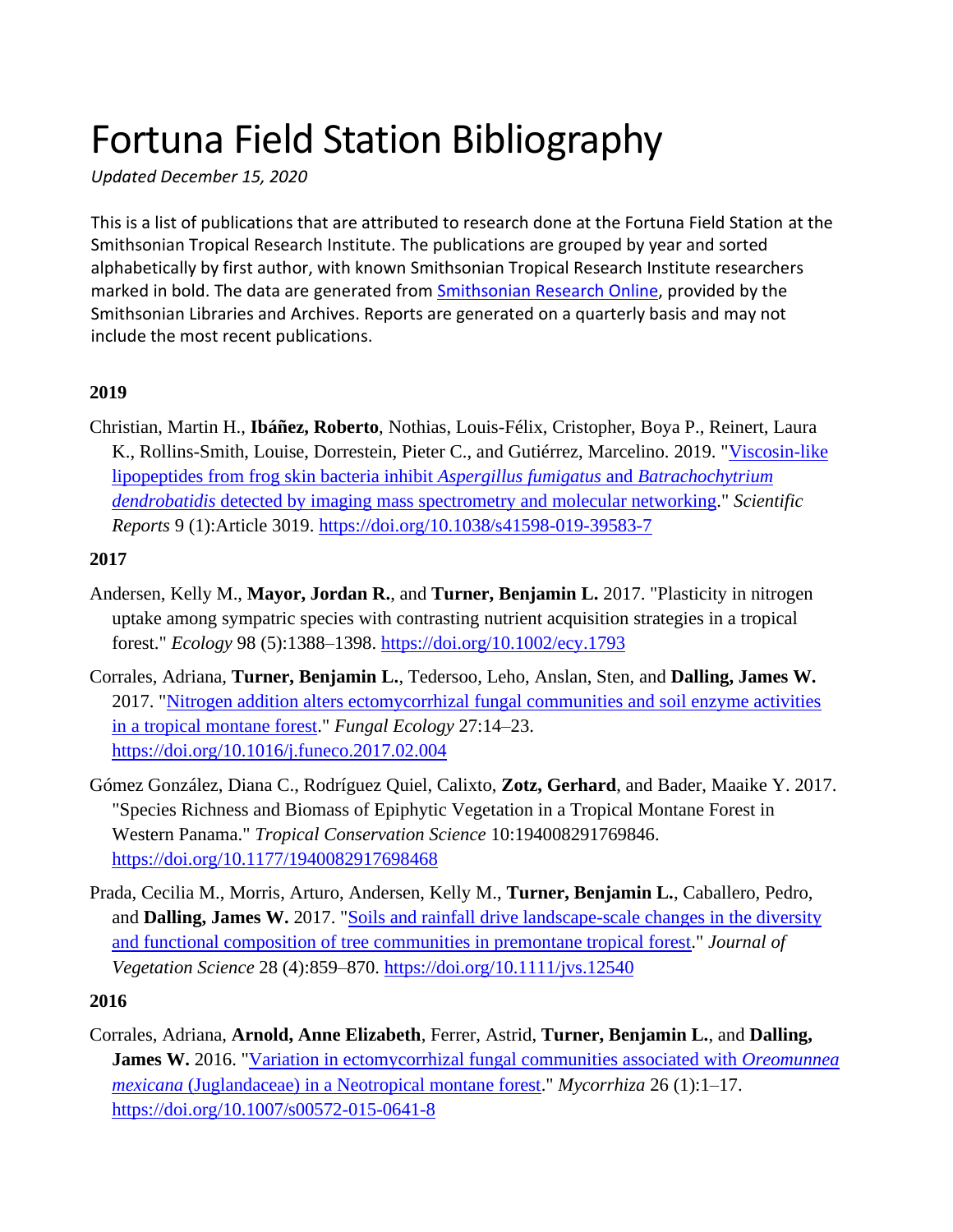- Corrales, Adriana, **Mangan, Scott A.**, **Turner, Benjamin L.**, and **Dalling, James W.** 2016. ["An](https://repository.si.edu/handle/10088/28073)  [ectomycorrhizal nitrogen economy facilitates monodominance in a neotropical forest.](https://repository.si.edu/handle/10088/28073)" *Ecology Letters* 19 (4):383–392.<https://doi.org/10.1111/ele.12570>
- Heineman, Katherine D., **Turner, Benjamin L.**, and **Dalling, James W.** 2016. ["Variation in wood](https://repository.si.edu/handle/10088/29487)  [nutrients along a tropical soil fertility gradient.](https://repository.si.edu/handle/10088/29487)" *New Phytologist* 211 (2):440–454. <https://doi.org/10.1111/nph.13904>
- **Ortiz, Orlando O.** and Croat, Thomas B. 2016. ["New Species of](https://repository.si.edu/handle/10088/28680) *Anthurium* section *Calomystrium* [from Costa Rica and Panama.](https://repository.si.edu/handle/10088/28680)" *Phytotaxa* 257 (1):34.<https://doi.org/10.11646/phytotaxa.257.1.2>

- Heineman, Katherine D., Caballero, Pedro, Morris, Arturo, Velasquez, Carmen, Serrano, Kiria, Ramos, Nelly, Gonzalez, Jonathan, Mayorga, Luis, Corre, Marife D., and **Dalling, James W.** 2015. ["Variation in Canopy Litterfall Along a Precipitation and Soil Fertility Gradient in a](https://repository.si.edu/handle/10088/25615)  [Panamanian Lower Montane Forest.](https://repository.si.edu/handle/10088/25615)" *Biotropica* 47 (3):300–309. <https://doi.org/10.1111/btp.12214>
- **Mayor, Jordan**, Bahram, Mohammad, Henkel, Terry, Buegger, Franz, Pritsch, Karin, and Tedersoo, Leho. 2015. "Ectomycorrhizal impacts on plant nitrogen nutrition: emerging isotopic patterns, latitudinal variation and hidden mechanisms." *Ecology Letters* 18 (1):96–107. <https://doi.org/10.1111/ele.12377>
- Steidinger, Brian S., **Turner, Benjamin L.**, Corrales, Adrianna, and **Dalling, James W.** 2015. ["Variability in potential to exploit different soil organic phosphorus compounds among tropical](https://repository.si.edu/handle/10088/24723)  [montane tree species.](https://repository.si.edu/handle/10088/24723)" *Functional Ecology* 29 (1):121–130. [https://doi.org/10.1111/1365-](https://doi.org/10.1111/1365-2435.12325) [2435.12325](https://doi.org/10.1111/1365-2435.12325)

## **2014**

**Moreno, Jorge Enrique**, Vergara, Diana, and **Jaramillo, Carlos A.** 2014. ["Las colecciones](https://stri-apps.si.edu/docs/publications/pdfs/Moreno_2014_colecciones_Panama_palinologia.pdf)  [palinologicas del Instituto Smithsonian de Investigaciones Tropicales \(STRI\), Panama.](https://stri-apps.si.edu/docs/publications/pdfs/Moreno_2014_colecciones_Panama_palinologia.pdf)" *Boletin de la Asociacion Latinoamericana de Paleobotanica y Palinologia* 14:207–222.

- Andersen, Kelly M. and **Turner, Benjamin L.** 2013. "Preferences or plasticity in nitrogen acquisition by understorey palms in a tropical montane forest." *Journal of Ecology* 101 (3):819– 825.<https://doi.org/10.1111/1365-2745.12070>
- Bader, Maaike Y., Reich, Theresa, Wagner, Sebastian, Gonzalez, A. Steve, and **Zotz, Gerhard**. 2013. "Differences in desiccation tolerance do not explain altitudinal distribution patterns of tropical bryophytes." *Journal of Bryology* 35 (1):47–56. <https://doi.org/10.1179/1743282012Y.0000000033>
- **Higginbotham, Sarah J.**, **Arnold, Anne Elizabeth**, Ibáñez, Alicia, Spadafora, Carmenza, **Coley, Phyllis D.**, and **Kursar, Thomas A.** 2013. ["Bioactivity of Fungal Endophytes as a Function of](https://repository.si.edu/handle/10088/21699)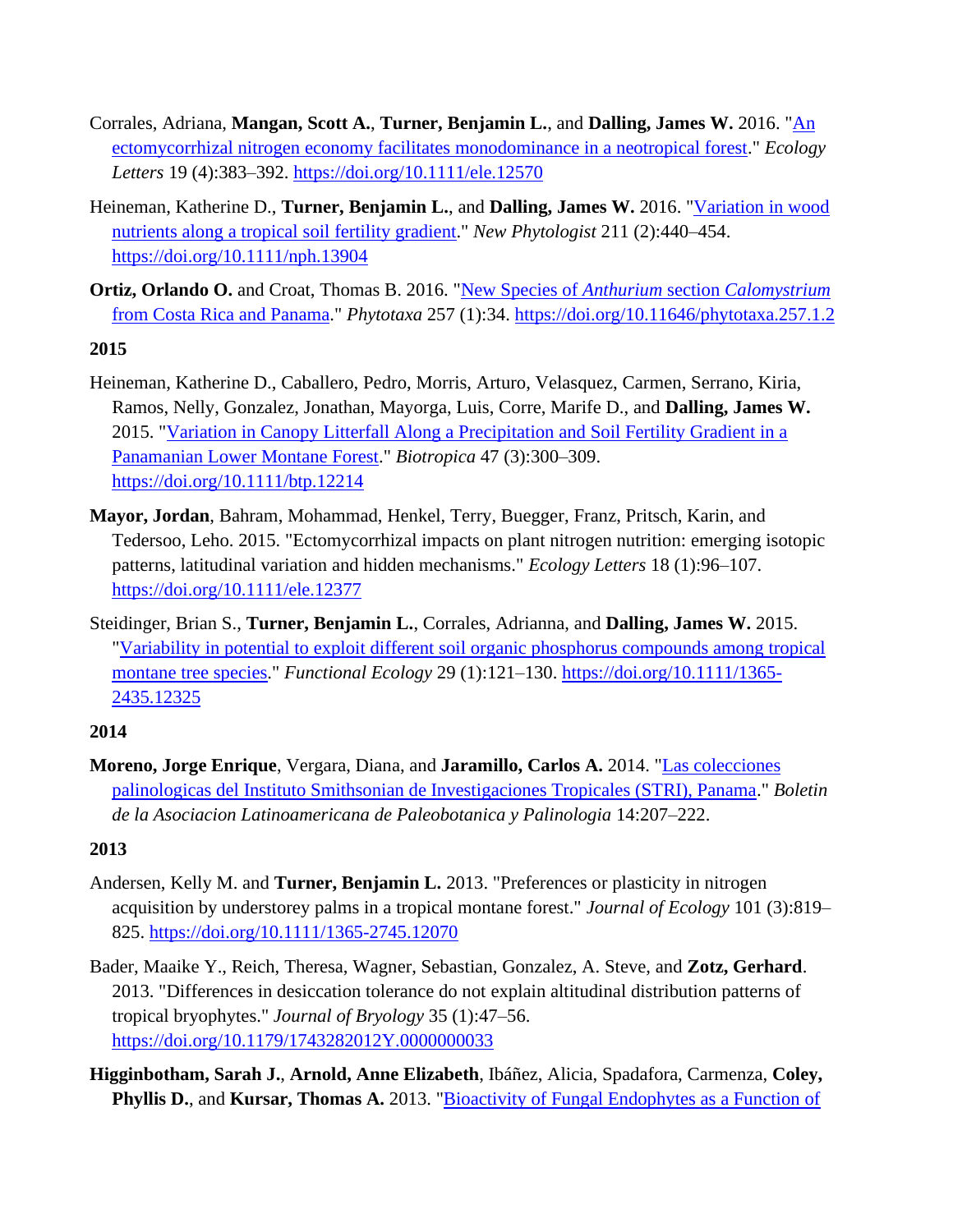[Endophyte Taxonomy and the Taxonomy and Distribution of Their Host Plants.](https://repository.si.edu/handle/10088/21699)" *PLoS ONE* 8 (9):e73192.<https://doi.org/10.1371/journal.pone.0073192>

- Meyer, Ninon, **Moreno, Ricardo**, and **Jansen, Patrick A.** 2013. ["Distribution and conservation](https://repository.si.edu/handle/10088/21573)  [status of the Baird's tapir in Panama.](https://repository.si.edu/handle/10088/21573)" *Tapir Conservation* 22 (30):10–13.
- Sekerka, Lukáš, **Windsor, Donald M.**, and Staines, Charles L. 2013. ["A new species of](https://repository.si.edu/handle/10088/21553)  *Cephaloleia* [from Panama with description of larva and first record of orchid-feeding in](https://repository.si.edu/handle/10088/21553)  [Cephaloleiini \(Coleoptera: Chrysomelidae: Cassidinae\).](https://repository.si.edu/handle/10088/21553)" *Acta Entomologica Musei Nationalis Pragae* 53 (1):303–314.
- Wagner, Sebastian, **Zotz, Gerhard**, **Salazar Allen, Noris**, and Bader, Maaike Y. 2013. ["Altitudinal](https://repository.si.edu/handle/10088/20998)  [changes in temperature responses of net photosynthesis and dark respiration in tropical](https://repository.si.edu/handle/10088/20998)  [bryophytes.](https://repository.si.edu/handle/10088/20998)" *Annals of Botany* 111 (3):455–465.<https://doi.org/10.1093/aob/mcs267>

## **2012**

- Andersen, K. M., Endara, M. J., **Turner, Benjamin L.**, and **Dalling, James W.** 2012. ["Trait-based](https://repository.si.edu/handle/10088/18163)  [community assembly of understory palms along a soil nutrient gradient in a lower montane](https://repository.si.edu/handle/10088/18163)  [tropical forest.](https://repository.si.edu/handle/10088/18163)" *Oecologia* 168 (2):519–531.<https://doi.org/10.1007/s00442-011-2112-z>
- Wcislo, Daniel O., **Vargas, Gloria**, **Ihle, Kate E.**, and **Wcislo, William T.** 2012. ["Nest](https://stri-apps.si.edu/docs/publications/pdfs/STRI-W_2013_Wcislo_Orchid_bee_best_construction_JHR_2012.pdf)  [construction behavior by the orchid bee](https://stri-apps.si.edu/docs/publications/pdfs/STRI-W_2013_Wcislo_Orchid_bee_best_construction_JHR_2012.pdf) *Euglossa hyacinthina*." *Journal of Hymenoptera Research* 29:15–20.<https://doi.org/10.3897/JHR.29.4067>

## **2011**

- Connelly, Scott, Pringle, Catherine M., **Whiles, Matt R.**, **Lips, Karen R.**, Kilham, Susan, and Brenes, Roberto. 2011. "Do tadpoles affect leaf decomposition in Neotropical streams?." *Freshwater Biology* 56 (9):1863–1875.<https://doi.org/10.1111/j.1365-2427.2011.02626.x>
- Kilburn, Vanessa L., **Ibáñez, Roberto**, and Green, David M. 2011. ["Reptiles as potential vectors](https://repository.si.edu/handle/10088/17634)  [and hosts of the amphibian pathogen](https://repository.si.edu/handle/10088/17634) *Batrachochytrium dendrobatidis* in Panama." *Diseases of Aquatic Organisms* 97 (2):127–134.<https://doi.org/10.3354/dao02409>
- Meisner, K. and **Zotz, Gerhard**. 2011. "Three morphs, one species." *Journal of the Bromeliad Society* 61:104–111.
- **Zotz, Gerhard**, Wilhelm, Kerstin, and Becker, Annette. 2011. "Heteroblasty-A Review." *Botanical Review* 77 (2):109–151.<https://doi.org/10.1007/s12229-010-9062-8>

- Adamek, Markus, Corre, Marife D., and Hōlscher, Dirk. 2010. "Responses of fine roots to experimental nitrogen addition in a tropical lower montane rain forest, Panama." *Journal of Tropical Ecology* 27 (1):73–81.<https://doi.org/10.1017/s0266467410000507>
- Andersen, Kelly M., Corre, Marife D., **Turner, Benjamin L.**, and **Dalling, James W.** 2010. ["Plant](https://repository.si.edu/handle/10088/11903)[soil associations in a lower montane tropical forest: physiological acclimation and herbivore-](https://repository.si.edu/handle/10088/11903)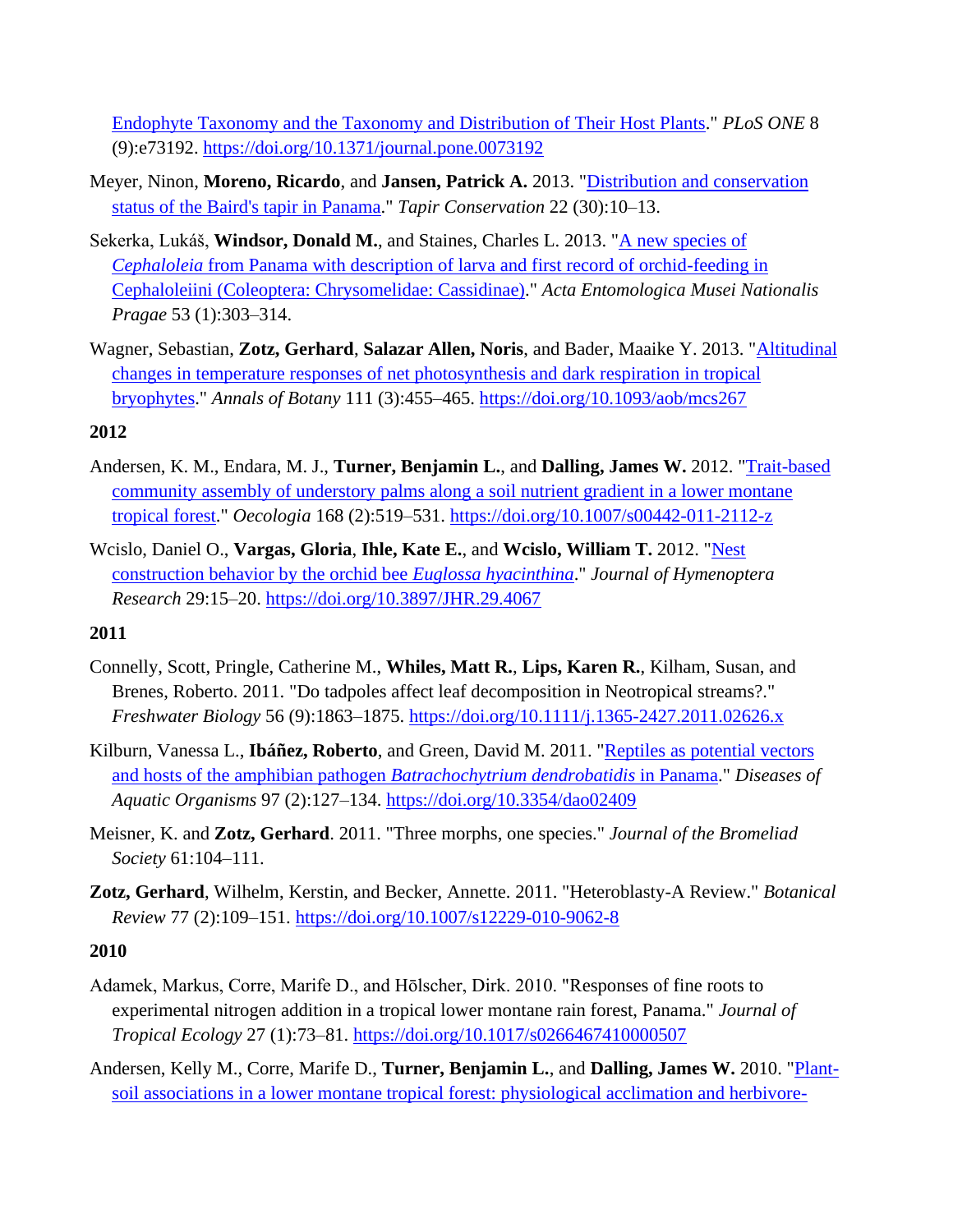[mediated responses to nitrogen addition.](https://repository.si.edu/handle/10088/11903)" *Functional Ecology* 24 (6):1171–1180. <https://doi.org/10.1111/j.1365-2435.2010.01731.x>

- Andersen, Kelly M., **Turner, Benjamin L.**, and **Dalling, James W.** 2010. ["Soil-based habitat](https://repository.si.edu/handle/10088/8869)  [partitioning in understorey palms in lower montane tropical forests.](https://repository.si.edu/handle/10088/8869)" *Journal of Biogeography* 37 (2):278–292.<https://doi.org/10.1111/j.1365-2699.2009.02192.x>
- Brown, Jason L., Maan, Martine E., **Cummings, Molly E.**, and Summers, Kyle. 2010. ["Evidence](https://repository.si.edu/handle/10088/9844)  [for selection on coloration in a Panamanian poison frog: a coalescent-based approach.](https://repository.si.edu/handle/10088/9844)" *Journal of Biogeography* 37 (5):891–901.<https://doi.org/10.1111/j.1365-2699.2009.02260.x>
- **Dalling, James W.**, Morris Valdes, Arturo, Caballero Ruiz, Pedro, Andersen, Kelly, and **Turner, Benjamin L.** 2010. ["La dinámica del bosque de montaña en la Reserva Forestal de Fortuna,](https://repository.si.edu/handle/10088/24710)  [Chiriquí.](https://repository.si.edu/handle/10088/24710)" *Tecnociencia* 12 (1):119–135.
- Kilburn, Vanessa L., **Ibáñez, Roberto**, **Sanjur, Oris I.**, **Bermingham, Eldredge**, Suraci, Justin P., and Green, David M. 2010. "Ubiquity of the Pathogenic Chytrid Fungus, *Batrachochytrium dendrobatidis*, in Anuran Communities in Panama." *Ecohealth* 7 (4):537–548. <https://doi.org/10.1007/s10393-010-0634-1>
- Navarro, Sara Pinzon, Jurado Rivera, Jose A., Gomez Zurita, Jesus, Lyal, Christopher H. C., and Vogler, Alfred P. 2010. ["DNA profiling of host-herbivore interactions in tropical forests.](https://repository.si.edu/handle/10088/8898)" *Ecological Entomology* 35 (1):18–32.<https://doi.org/10.1111/j.1365-2311.2009.01145.x>
- Pinzon-Navarro, Sara, **Barrios, Hector**, Murria, Cesc, Lyal, Christopher H. C., and Vogler, Alfried P. 2010. "DNA-based taxonomy of larval stages reveals huge unknown species diversity in Neotropical seed weevils (genus Conotrachelus): relevance to evolutionary ecology." *Molecular phylogenetics and evolution* 56 (1):281–293.<https://doi.org/10.1016/j.ympev.2010.02.022>

- Adamek, Markus, Corre, Marife D., and Hölscher, Dirk. 2009. "Early effect of elevated nitrogen input on above-ground net primary production of a lower montane rain forest, Panama." *Journal of Tropical Ecology* 25 (6):637–647.<https://doi.org/10.1017/S0266467409990253>
- Holscher, Dirk, Dunker, Bianca, Harbusch, Marco, and Corre, Marife D. 2009. ["Fine root](https://repository.si.edu/handle/10088/15903)  [distribution in a lower montane rain forest of Panama.](https://repository.si.edu/handle/10088/15903)" *Biotropica* 41 (3):312–318. <https://doi.org/10.1111/j.1744-7429.2009.00492.x>
- Koehler, Birgit, Corre, Marife D., Veldkamp, Edzo, Wullaert, Hans, and **Wright, S. Joseph**. 2009. ["Immediate and long-term nitrogen oxide emissions from tropical forest soils exposed to](https://stri-apps.si.edu/docs/publications/pdfs/STRI-W_Wright_2009_GCB.pdf)  [elevated nitrogen input.](https://stri-apps.si.edu/docs/publications/pdfs/STRI-W_Wright_2009_GCB.pdf)" *Global Change Biology* 15 (8):2049–2066. <https://doi.org/10.1111/j.1365-2486.2008.01826.x>
- Riveros, Andre J., Hernández, Edgar J., and **Wcislo, William T.** 2009. ["Nesting Biology of](https://repository.si.edu/handle/10088/12142)  [Euglossa dodsoni Moure \(Hymenoptera: Euglossinae\) in Panama.](https://repository.si.edu/handle/10088/12142)" *Journal of the Kansas Entomological Society* 82 (2):210–214.<https://doi.org/10.2317/JkES808.15.1>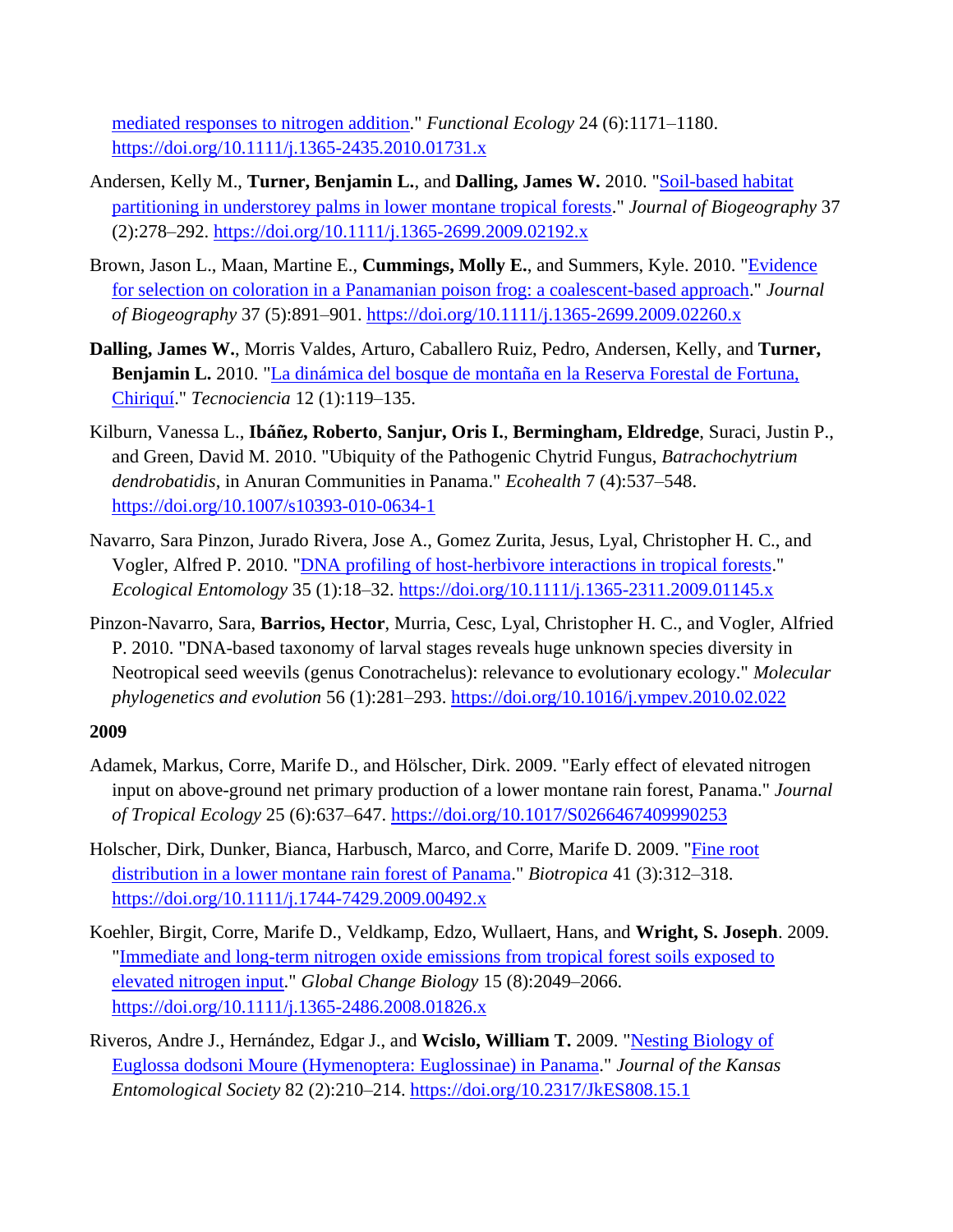- Smith, Kevin G., **Lips, Karen R.**, and Chase, Jonathan M. 2009. ["Selecting for extinction:](https://repository.si.edu/handle/10088/18789)  [nonrandom disease-associated extinction homogenizes amphibian biotas.](https://repository.si.edu/handle/10088/18789)" *Ecology Letters* 12 (10):1069–1078.<https://doi.org/10.1111/j.1461-0248.2009.01363.x>
- **Zotz, Gerhard** and Reuter, Norman. 2009. ["The effect of exposure to sea water on germination and](https://repository.si.edu/handle/10088/12924)  [vegetative growth of an epiphytic bromeliad.](https://repository.si.edu/handle/10088/12924)" *Journal of Tropical Ecology* 25:311–319. <https://doi.org/10.1017/S0266467409006014>

- **Angehr, George R.**, Engleman, Dodge, and Engleman, Lorna. 2008. *A bird-finding guide to Panama*. New York: Cornell University Press.
- Weir, Jason T., **Bermingham, Eldredge**, **Miller, Matthew J.**, Klicka, John, and Gonzalez, Maribel A. 2008. ["Phylogeography of a Morphologically Diverse Neotropical Montane Species, The](https://repository.si.edu/handle/10088/7814) [Common Bush Tanager \(Chlorospingus ophthalmicus\).](https://repository.si.edu/handle/10088/7814)" *Molecular Phylogenetics and Evolution* 47 (2):650–664.<https://doi.org/10.1016/j.ympev.2008.02.004>
- **Woodhams, Douglas**, Kilburn, Vanessa L., Reinert, Laura, Voyles, Jamie, **Medina, Daniel, Ibáñez, Roberto,** Hyatt, Alex, Boyle, Donna, Pask, James D., Green, David, and Rollins-Smith, Louise. 2008. ["Chytridiomycosis and amphibian population declines continue to spread eastward](https://repository.si.edu/handle/10088/15967)  [in Panamá.](https://repository.si.edu/handle/10088/15967)" *EcoHealth* 5 (3):268–274.<https://doi.org/10.1007/s10393-008-0190-0>

#### **2007**

- Capaldi, E. A., Flynn, C. J., and **Wcislo, W. T.** 2007. "Sex Ratio and Nest Observations of Euglossa Hyacinthina (Hymenoptera : Apidae : Euglossini)." *Journal of the Kansas Entomological Society* (4): 395.
- Capaldi, Elizabeth A., Flynn, Corey J., and **Wcislo, William T.** 2007. ["Sex ratio and nest](https://repository.si.edu/handle/10088/11805)  [observations of Euglossa hyacinthina \(Hymenoptera: Apidae: Euglossini\).](https://repository.si.edu/handle/10088/11805)" *Journal of the Kansas Entomological Society* 80 (4):395–399. [https://doi.org/10.2317/0022-](https://doi.org/10.2317/0022-8567(2007)80%5b395:SRANOO%5d2.0.CO) [8567\(2007\)80\[395:SRANOO\]2.0.CO](https://doi.org/10.2317/0022-8567(2007)80%5b395:SRANOO%5d2.0.CO)
- **Crawford, Andrew J.**, **Bermingham, Eldredge**, and Polania S., Carolina. 2007. ["The role of](https://repository.si.edu/handle/10088/6663)  [tropical dry forest as a long-term barrier to dispersal: a comparative phylogeographical analysis](https://repository.si.edu/handle/10088/6663)  [of dry forest tolerant and intolerant frogs.](https://repository.si.edu/handle/10088/6663)" *Molecular Ecology* 16 (22):4789–4807. <https://doi.org/10.1111/j.1365-294X.2007.03524.x>
- Taerum, Stephen J., Cafaro, Matias J., Little, Ainslie E. F., Schultz, Ted R., and Currie, Cameron Robert. 2007. ["Low host-pathogen specificity in the leaf-cutting ant-microbe symbiosis.](https://repository.si.edu/handle/10088/12197)" *Proceedings of the Royal Society B: Biological Sciences* 274 (1621):1971–1978. <https://doi.org/10.1098/rspb.2007.0431>

## **2006**

**Lips, Karen R.**, Brem, Forrest, Brenes, Roberto, Reeve, John D., Alford, Ross A., Voyles, Jamie, Carey, Cynthia, Livo, Lauren, Pessier, Allan P., and Collins, James P. 2006. ["Emerging](https://repository.si.edu/handle/10088/4125)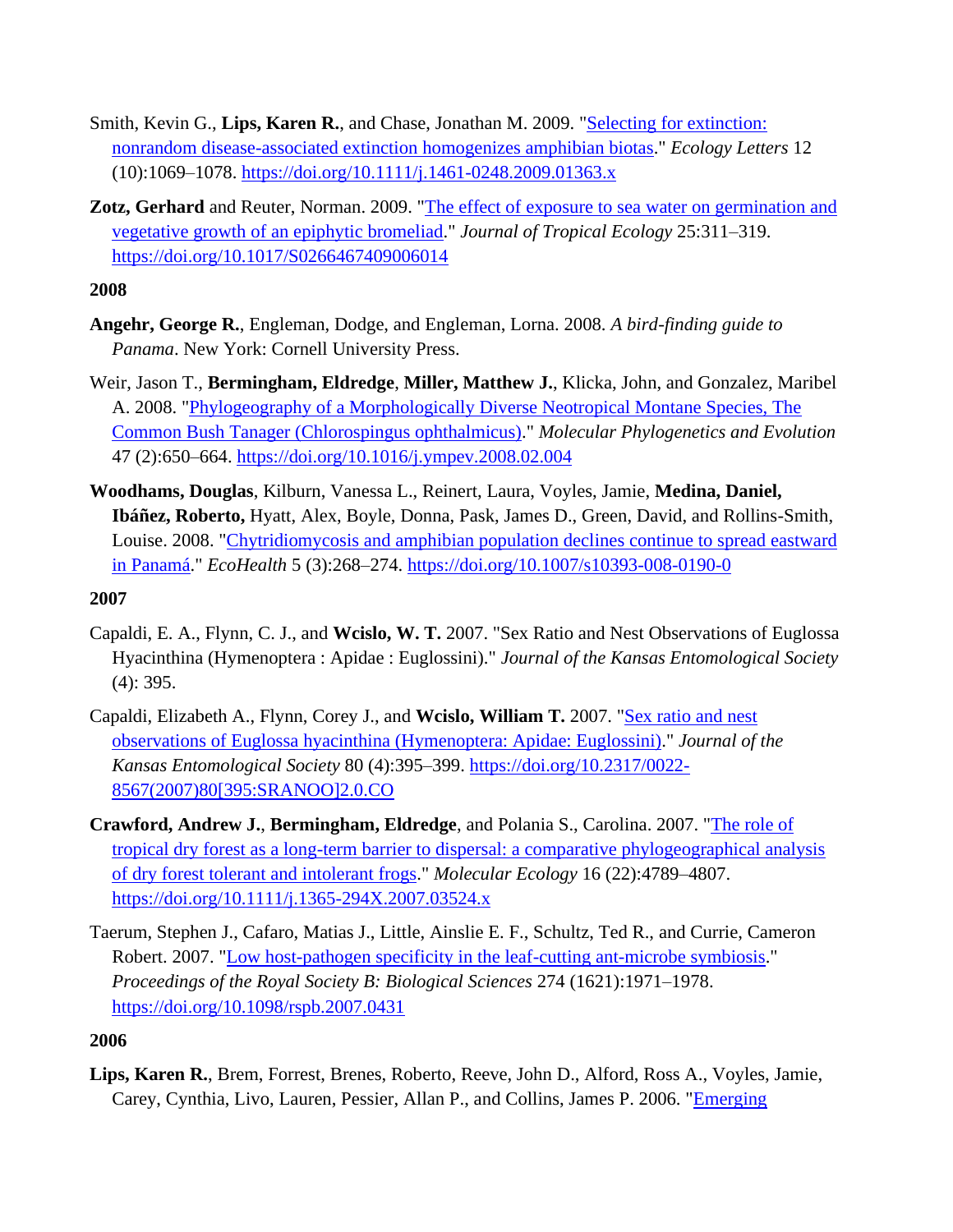[Infectious Disease and the Loss of Biodiversity in a Neotropical Amphibian Community.](https://repository.si.edu/handle/10088/4125)" *Proceedings of the National Academy of Sciences of the United States of America* (9): 3165- 3170.

**Whiles, Matt R., Lips, Karen R.,** Pringle, Catherine M., Kilham, Susan K., Kilham, Susan S., Bixby, Rebecca J., Brenes, Roberto, Connelly, Scott, Colon-Gaud, Jose Checo, Hunte-Brown, Meshagae, Huryn, Alexander D., Montgomey, Chad, and Peterson, Scot. 2006. ["The Effects of](https://repository.si.edu/handle/10088/4180)  [Amphibian Population Declines on the Structure and Function of Neotropical Stream](https://repository.si.edu/handle/10088/4180)  [Ecosystems.](https://repository.si.edu/handle/10088/4180)" *Frontiers in Ecology and the Environment* (1): 27–34. [https://doi.org/10.1890/1540-9295\(2006\)004\[0027:TEOAPD\]2.0.CO](https://doi.org/10.1890/1540-9295(2006)004%5b0027:TEOAPD%5d2.0.CO)

## **2005**

- **Crawford, Andrew J.** and Smith, Eric N. 2005. ["Cenozoic Biogeography and Evolution in Direct-](https://repository.si.edu/handle/10088/3838)[Developing Frogs of Central America \(Leptodactylidae: Eleutherodactylus\) As Inferred From a](https://repository.si.edu/handle/10088/3838)  [Phylogenetic Analysis of Nuclear and Mitochondrial Genes.](https://repository.si.edu/handle/10088/3838)" *Molecular Phylogenetics and Evolution* (3): 536–555.
- Fornara, D. A. and **Dalling, James W.** 2005. ["Seed Bank Dynamics in Five Panamanian Forests.](https://repository.si.edu/handle/10088/3868)" *Journal of Tropical Ecology* (2): 223–226.
- Fornara, D. A. and **Dalling, James W.** 2005. ["Post-dispersal removal of seeds of pioneer species](https://repository.si.edu/handle/10088/3867)  [from five Panamanian forests.](https://repository.si.edu/handle/10088/3867)" *Journal of Tropical Ecology* 21 (1):79–84.
- Mallarino, Ricardo, **Bermingham, Eldredge**, Willmott, Keith R., Whinnett, Alaine, and **Jiggins, Chris D.** 2005. ["Molecular Systematics of the Butterfly Genus Ithomia \(Lepidoptera:](https://repository.si.edu/handle/10088/3919)  [Ithomiinae\): a Composite Phylogenetic Hypothesis Based on Seven Genes.](https://repository.si.edu/handle/10088/3919)" *Molecular Phylogenetics and Evolution* (3): 625–644.

## **2004**

- Holtum, Joseph A. M., **Aranda, Jorge E.**, **Virgo, Aurelio**, Gehrig, Hans H., and **Winter, Klaus**. 2004. ["13C Values and Crassulacean Acid Metabolism in Clusia Species From Panamá.](https://repository.si.edu/handle/10088/6756)" *Trees Structure and Function* 18 (6):658–668.
- Joseph, Leo, Wilke, Thomas, **Bermingham, Eldredge**, Alpers, Deryn, and **Ricklefs, Robert E.** 2004. ["Towards a Phylogenetic Framework for the Evolution of Shakes, Rattles, and Rolls in](https://repository.si.edu/handle/10088/6875)  [Myiarchus Tyrant-Flycatchers \(Aves: Passeriformes: Tyrannidae\).](https://repository.si.edu/handle/10088/6875)" *Molecular Phylogenetics and Evolution* (1): 139–152.
- Pasteels, Jacques M., Daloze, Desire, de Biseau, Jean-Christophe, Termonia, Arnaud, and **Windsor, Donald M.** 2004. "Patters in Host-Plant Association and Defensive Toxins Produced by Neotropical Chrysomeline Beetles." in *New Developments in the Biology of Chrysomelidae*, edited by Jolivet, Pierre H., Santiago-Blay, Jorge A., and Schmitt, M., 669. SPB Academic Publications.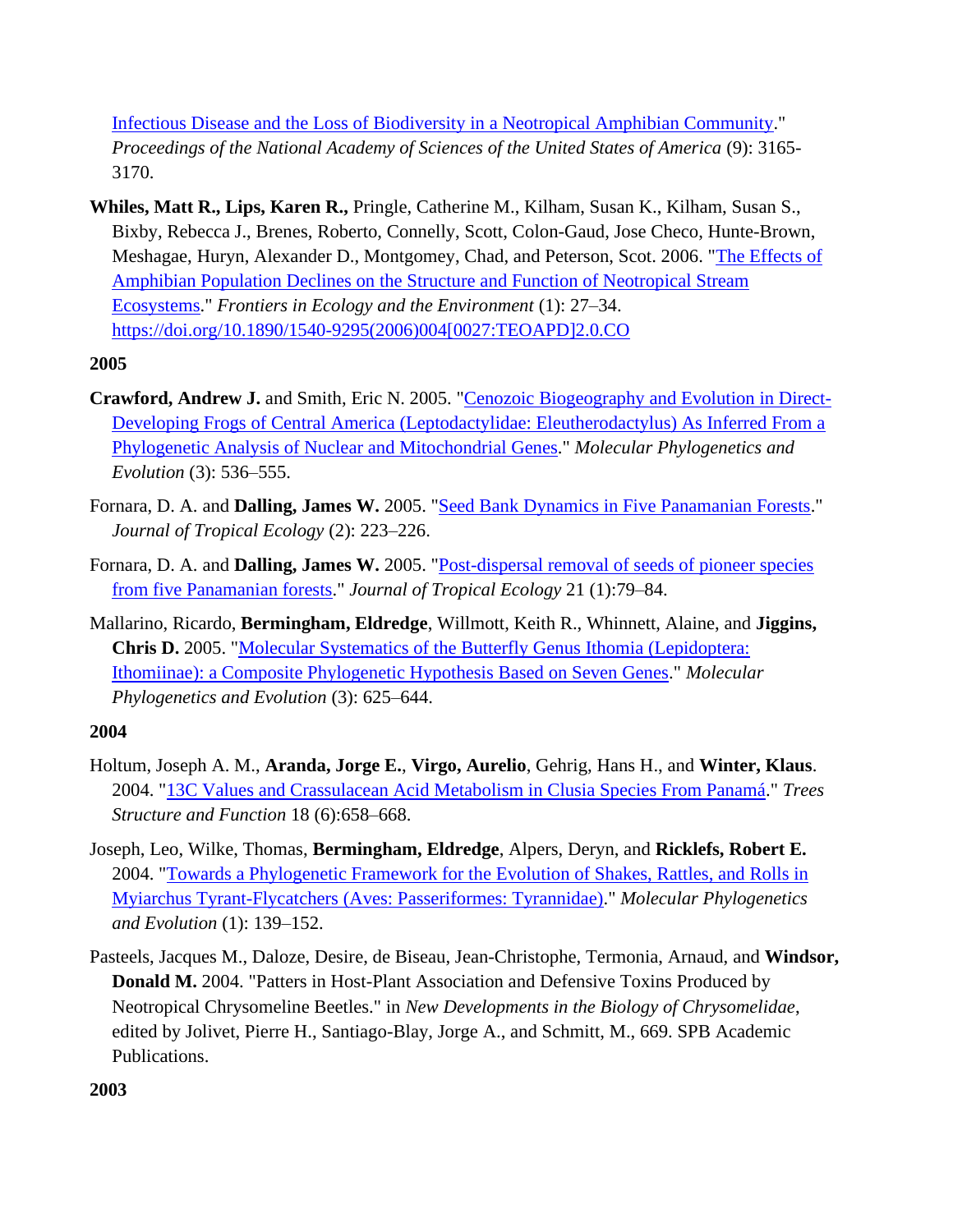- Gehrig, Hans H., **Aranda, Jorge E.**, Cushman, Mary Ann, **Virgo, Aurelio**, Cushman, J. H., Hammel, Barry E., and **Winter, Klaus**. 2003. ["Cladogram of Panamanian Clusia Based on](https://repository.si.edu/handle/10088/2220)  [Nuclear DNA: Implications for the Origins of Crassulacean Acid Metabolism.](https://repository.si.edu/handle/10088/2220)" *Plant Biology* 5  $(1):59-70.$
- **Lips, Karen R.**, Green, Earl, and Papendick, Rebecca. 2003. ["Chytridiomycosis in Wild Frogs](https://repository.si.edu/handle/10088/2145)  [From Southern Costa Rica.](https://repository.si.edu/handle/10088/2145)" *Journal of Herpetology* (1): 215–128.
- **Lips, Karen R.**, Reeve, John D., and Witters, Lani R. 2003. ["Ecological Traits Predicting](https://repository.si.edu/handle/10088/2146)  [Amphibian Population Declines in Central America.](https://repository.si.edu/handle/10088/2146)" *Conservation Biology* (4): 1078–1088.
- Soucy, S. L., Giray, Tugrul, and **Roubik, David Ward**. 2003. ["Solitary and Group Nesting in the](https://repository.si.edu/handle/10088/2169)  [Orchid Bee Euglossa Huacinthina \(Hymenoptera, Apidae\).](https://repository.si.edu/handle/10088/2169)" *Insectes Sociaux* (3): 248–255.
- **Zeh, David W.**, **Zeh, Jeanne A.**, and Bonilla, Melvin M. 2003. ["Phylogeography of the Giant](https://repository.si.edu/handle/10088/2261)  [Harlequin Beetle \(Acrocinus Longimanus\).](https://repository.si.edu/handle/10088/2261)" *Journal of Biogeography* (5): 747–753.
- **Zeh, Jeanne A.**, **Zeh, David W.**, and Bonilla, M. M. 2003. ["Phylogeography of the Harlequin](https://repository.si.edu/handle/10088/2254)  [Beetle-Riding Pseudoscorpion and the Rise of the Isthmus of Panamá.](https://repository.si.edu/handle/10088/2254)" *Molecular Ecology* (10): 2759.

- Henry, Thomas J. 2001. "Revision of the Orthotyline Plant Bug Genus Hyalochloria, With a Key and Descriptions of Four New Species (Hemiptera: Heteroptera: Miridae)." *Journal of the New York Entomological Society* (2): 235–262.
- Holtum, Joseph A. M. and **Winter, Klaus**. 2001. ["Are Plants Growing Close to the Floors of](https://repository.si.edu/handle/10088/45110)  [Tropical Forests Exposed to Markedly Elevated Concentrations of Carbon Dioxide?.](https://repository.si.edu/handle/10088/45110)" *Australian Journal of Botany* 49 (5):629–636.
- Lyteyn, James L. 2001. "Two New Species and Two New Combinations in Mesoamerican Ericaceae." *Brittonia* (3): 437–446.
- Nicholson, Lirsten E., **Ibáñez, Roberto**, **Jaramillo, Cesar A.**, and **Lips, Karen R.** 2001. "Morphological Variation in the Tropical Anole, Anolis Casildae (Squamata: Polychrotidae)." *Revista De Biología Tropical* (2): 709–714.
- Samudio, Rafael. 2001. "Panamá." in *Bosques Nublados Del Neotrópico*, edited by Brown, Martin Kapelle and A. D., 371. Editorial INBio.
- Vargas, J. J. and Castrellon M., W. A. 2001. "Patrones Reproductivos En Murcielagos Frugivoros En La Reserva Forestal De Fortuna, Enero a Diciembre De 1998."

#### **2000**

Budel, Burkhard, Meyer, Angelika, **Salazar Allen, Noris**, **Zotz, Gerhard**, and Lange, Otto L. 2000. "Macrolichens of Montane Rain Forests in Panama, Province Chririquí." *The Lichenologist (London)* (6): 539–551.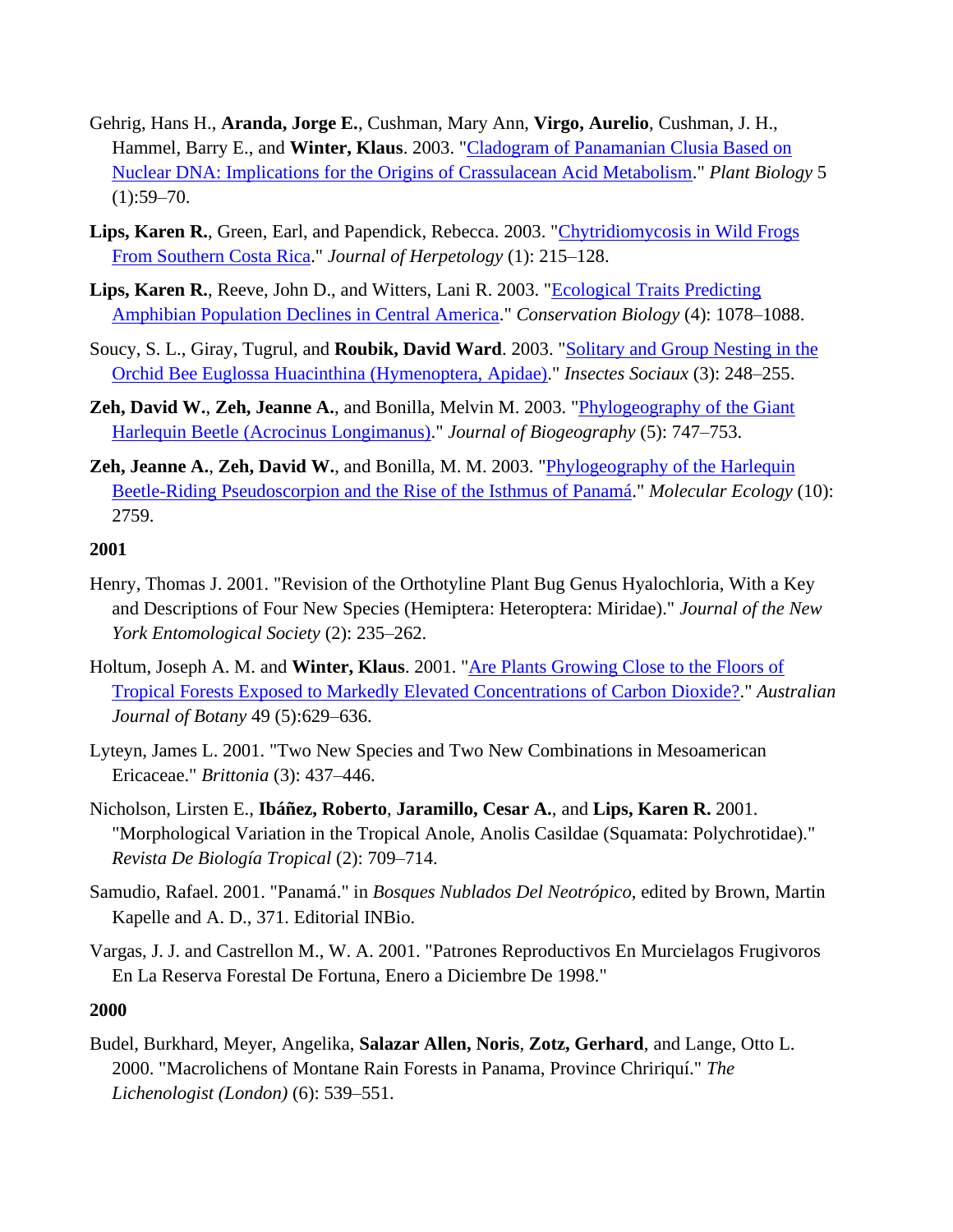- Gonzalez Guerra, Y. E. and Tapia Castillo, M. C. 2000. "Diversidad De Roedores En Cerro Batipa y La Reserva Forestal Fortuna, Provincia De Chiriqui, Panamá."
- **Mangan, Scott A.** and Adler, Gregory H. 2000. ["Consumption or Arbuscular Mycorrhizal Fungi by](https://repository.si.edu/handle/10088/1288)  [Terrestrial and Arboreal Small Mammals in a Panamanian Cloud Forest.](https://repository.si.edu/handle/10088/1288)" *Journal of Mammalogy* (2): 563–570.
- Orellana B., Andres M. 2000. "Palatabilidad, Mimetismo y Defensas Químicas En Polillas Dioptinae (Lepidoptera: Notodontidae)."
- Pierce, Simon and **Aranda, Jorge E.** 2000. "Weraubia Lutheri, a New Speciesfrom Central Panamá." *Journal of the Bromeliad Society* (5): 206–212.
- **Roubik, David Ward**. 2000. "Deceptive Orchids With Meliponini As Pollinators." *Plant Systematics and Evolution* (1-4): 271–279.

- Cox, M. L. and **Windsor, Donald M.** 1999. "The First Instar Larva of Aulacoscelis Appendiculata N. Sp. (Coleoptera: Chrysomelidae: Aulacoscelinae) and Its Value in the Placement of the Aulacoscelinae." *Journal of Natural History* 1049–1087.
- Cox, M. L. and **Windsor, Donald M.** 1999. ["The First Instar Larva of Aulacoscelis Sp. and](https://repository.si.edu/handle/10088/6880)  [Megascelis Puella Lacordaire \(Coleoptera: Chrysomelidae: Aulacoscelinae, Megascelinae\) and](https://repository.si.edu/handle/10088/6880)  [Their Value in the Placement of the Aulacoscelinae and Megascelinae.](https://repository.si.edu/handle/10088/6880)" in *Advances in Chysomelidae Biology*, edited by Cox, M. L., 51. Backhuys Publishers.
- **Ibáñez, Roberto**. 1999. "Report From Panamá." *Froglog* (33): 1.
- **Lips, Karen R.** 1999. ["Mass Mortality and Population Declines of Anurans at an Upland Site in](https://repository.si.edu/handle/10088/1052)  [Western Panamá.](https://repository.si.edu/handle/10088/1052)" *Conservation Biology* (1): 117.
- Patino, Sandra, **Gilbert, Gregory S.**, **Zotz, Gerhard**, and Tyree, Melvin T. 1999. "Growth and Survival of Aerial Roots of Hemiepiphytes in a Lower Montane Tropical Forest in Panamá." *Journal of Tropical Ecology* 651–665.
- Summers, Kyle, Weigt, Lee A., Boag, Peter, and **Bermingham, Eldredge**. 1999. "The Evolution of Female Parental Care in Poison Frogs of the Genus Dendrobates: Evidence From Mitochondrial DNA Sequences." *Herpetologica* (2): 254–270.
- Suzuki, Kunio and **Windsor, Donald M.** 1999. "The Internal Reproductive System of Panamanian Aulacoscelis Sp. (Coleoptera: Chrysomelidae, Aulacoscelinae) and Comments on the Systematic Position of the Subfamily." *Entomological Science* (3): 391–398.
- **Windsor, Donald M.**, Ness, Joshua, Gomez, Luis Diego, and Jolivet, Pierre H. 1999. "Species of Aulacoscelis Duponchel and Chevrolat (Chrysomelidae) and Nomotus Gorham (Languriidae) Feed on Fronds of Central American Cycads." *The Coleopterists Bulletin* (3): 217–231.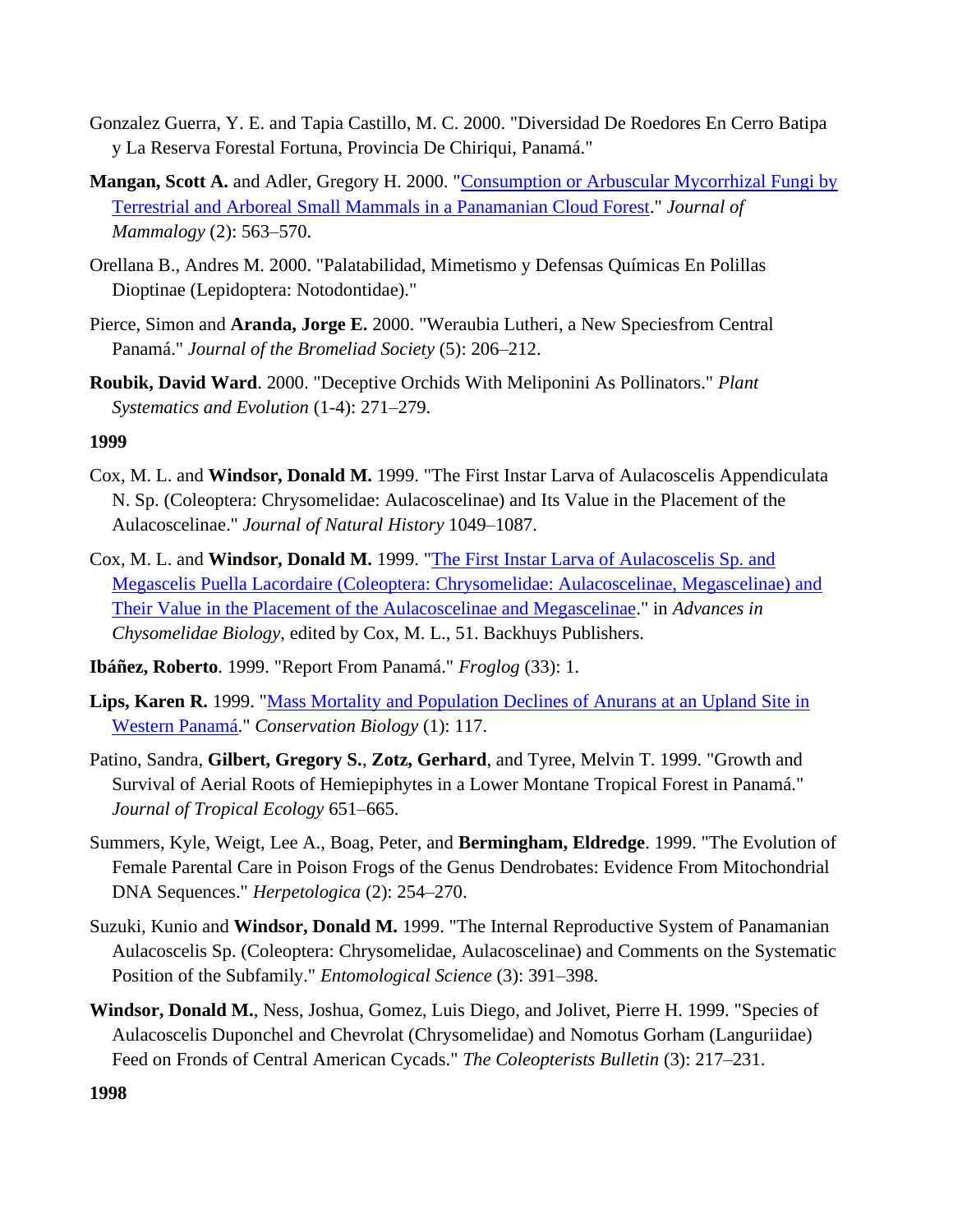**Zotz, Gerhard**, Tyree, Melvin T., Patino, Sandra, and Carlton, Matthew R. 1998. "Hydraulic Architecture and Water Use of Selected Species From a Lower Montane Rainforest in Panamá." *Trees* 302–309.

## **1997**

- Anderson, Robert S. 1997. "New species and new records of Smicraulax Pierce 1908 and Cionomimus Marshall 1939 from Central America (Curculionidae Curculioninae Anthonomini)." *Tropical Zoology* 10 (2):255–270.
- Eltz, Thomas, Schmid, Michael, and **Roubik, David Ward**. 1997. "Haploid karyotypes of two species of orchid bees (Hymenoptera: apidae, Euglossini)." *Journal of the Kansas Entomological Society* 70 (2):142–144.
- **Zotz, Gerhard**, Buedel, Burkhard, Meyer, Angelika, Zellner, Hans, and Lange, Otto L. 1997. "Water relations and CO<sub>2</sub> exchange of tropical bryophytes in a lower montaner rainforest in Panama." *Botanica Acta* 110:9–17.

## **1996**

- Ashe, James S. and Lingafelter, Steven W. 1996. "Revision of Gansia sharp of Mexico and Central America (Coleoptera: Staphylinidae; Aleocharinae)." *Journal of the New York Entomological Society* 103 (3):251–280.
- Wolda, Hendrik and Chandler, Donald S. 1996. "Diversity and seasonality of tropical Pselaphidae and Anthicidae (Coleoptera)." *Koninklijke Nederlandse Akademie van Wetenschappen* 99 (3- 4):313–333.

## **1995**

Gonzalez, Antonio G., Bazzocchi, Isabel L., Moujir, Laila, Ravelo, Angel G., **Correa A., Mireya D.**, and Gupta, Mahabir P. 1995. "Xanthine oxidase inhibitory activity of some Panamanian plants from Celastraceae and Lamiaceae." *Journal of ethnopharmacology* 46 (1):25–29.

- Arosemena, Fernando A. and **Ibáñez, Roberto**. 1994. "Un saurio nuevo del genero Anolis (Reptilia, Polychridae), grupo fuscoauratus, de las Tierras Altas de Chiriqui, Panama [A new saurian of the genus Anolis (Reptilia, Polychridae), fuscoauratus group, of the highlands of Chiriqui, Panama]." *Caribbean Journal of Science* 30 (3-4):222–227.
- Lange, Otto L., Buedel, Burkhard, Zellner, Hans, **Zotz, Gerhard**, and Meyer, Angelika. 1994. "Field Measurements of Water Relations and  $CO<sub>2</sub>$  Exchange of the Tropical, Cyanobacterial Basidiolichen Dictyonema glabratum in a Panamanian Rainforest." *Botanica Acta* 107 (5):279– 290.
- Olson, David M. 1994. "The Distribution of Leaf Litter Invertebrates Along a Neotropical Altitudinal Gradient." *Journal of Tropical Ecology* 10:129–150.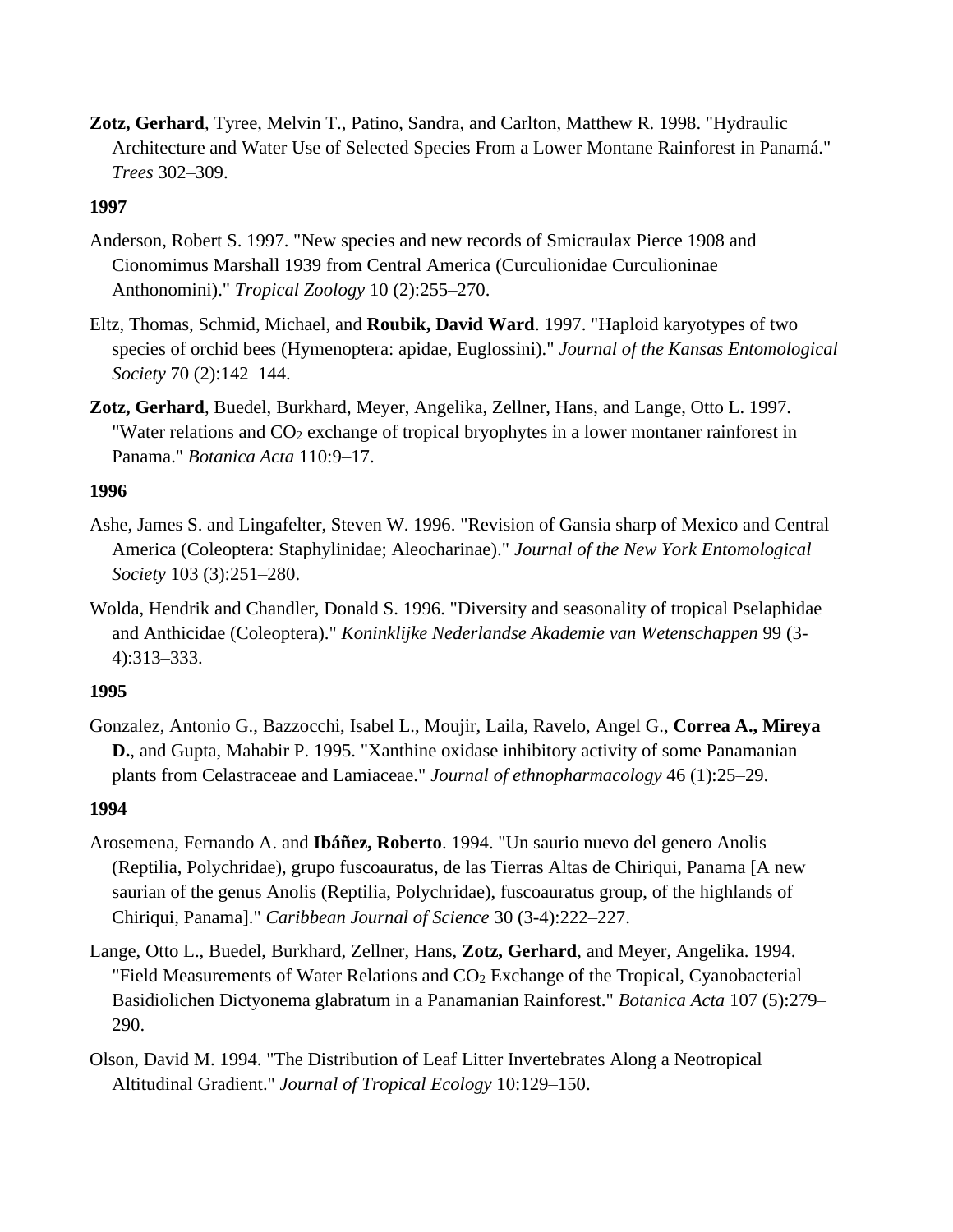- Arosemena, Fernando A. and **Ibáñez, Roberto**. 1993. "A new species of Anolis (Squamata: Iguanidae) of the fuscoauratus group from Fortuna, Panama [Una Especie Nueva de Anolis (Squamata: Iguanidae) del Grupo fuscoauratus de Fortuna, Panamá]." *Revista de Biología Tropical* 41 (2):267–272.
- **Coley, Phyllis D.**, **Kursar, Thomas A.**, and Machado, Jose Luis. 1993. "Colonization of Tropical Rain Forest Leaves by Epiphylls: Effects of Site and Host Plant Leaf Lifetime." *Ecology* 74 (2):619–623.
- Olson, Storrs L. 1993. "Integradation Between the Bush-Tanagers Chlorospingus punctulatus and C. ophtalmicus in Western Panama (Aves: Thraupidae)." *The Auk* 110 (1):148–150.
- **Valdespino, Ivan A.** 1993. "Notes on Neotropical Selaginella (Selaginellaceae), Including New Species from Panama." *Brittonia* 45 (4):315–327.

#### **1991**

- Arosemena, Fernando A., **Ibáñez, Roberto**, and Sousa, Francisca de. 1991. "Una Especie Nueva de Anolis squamata (Iguanidae) del Grupo latifrons de Fortuna, Panamá." *Revista de Biología Tropical* 39 (2):255–262.
- Arosemena, Fernando A., **Ibáñez, Roberto**, and Sousa, Francisca de. 1991. "A New Species of Anolis Squamata Iguanidae of the Latifrons Group from Fortuna Panama." *Revista de Biología Tropical*
- Flowers, R. W. 1991. "Diversity of Stream-Living Insects in Northwestern Panamá." *Journal of the National American Benthological Society* 10 (3):322–334.
- Santamaria Espinosa, Dilia. 1991. "Estudio Preliminar de los musgos cortícolas de Fortuna, Provincia de Chiriquí (Proyecto Hidroeléctrico Fortuna - Fase II)."
- Sporle, Jurg, Becker, Hans, **Salazar Allen, Noris**, and Gupta, Mahabir P. 1991. "Lipophilic Constituents from the Panamanian Liverwort Monoclea gottschei Subsp. neotropica." *Journal of Hattori Botanical Laboratories* 70:151–155.
- Sporle, Jurg, Becker, Hans, **Salazar Allen, Noris**, and Gupta, Mahabir P. 1991. "Occurrence of (-)- Geosmin and other terpenoids in an axenic culture of the liverwort Symphyogyna brongniartii." *Zeitschrift fur Naturforschung* 46:183–188.

- Arosemena, Fernando A. 1990. "Los Anolis de Fortuna." *Publicaciones Técnicas* 1:5–31.
- Johnston, Marla. 1990. "Estudio Preliminar de los musgos epipétricos, terrestres y de los que crecen en troncos en descomposición de Fortuna (Proyecto Hidroeléctrico Fortuna - Fase II)."
- Ochi, Harumi and **Salazar Allen, Noris**. 1990. "Bryum incrassatolimbatum New to Panama, with First Description of Its Sporophyte." *Bryologist* 93 (3):286–287.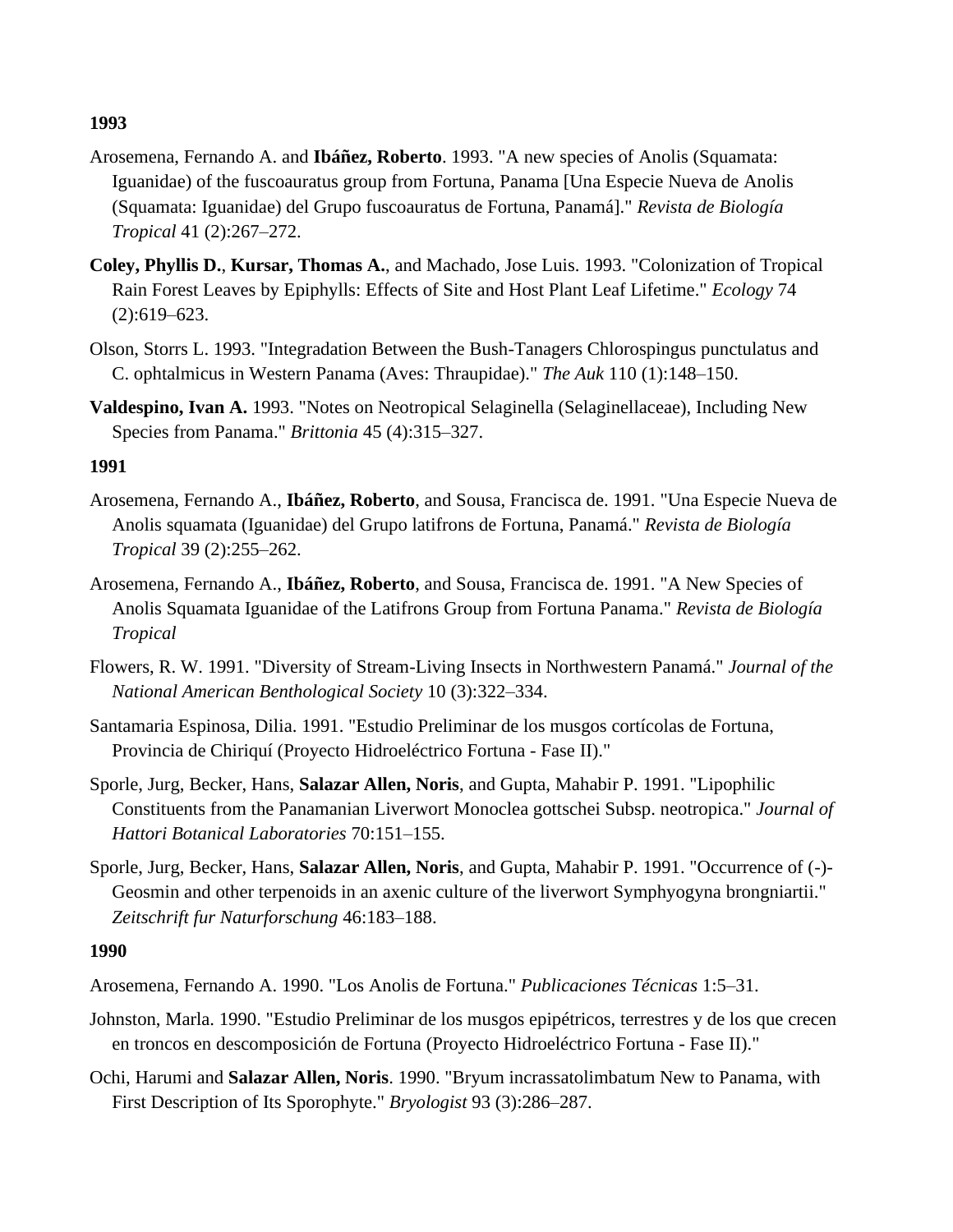**Rubinoff, Ira** and **Leigh, Egbert Giles, Jr.** 1990. "Dealing with Diversity: The Smithsonian Tropical Research Institute and Tropical Biology." *Trends in Ecology and Evolution* 5 (4):115– 118.

## **1989**

Choe, Jae Chun. 1989. "Zorotypus gurneyi, New Species, from Panama and Redescription of Z. barberi Gurney (Zoraptera: Zorotypidae)." *Annals of the Entomological Society of America* 82 (2):149–155.

# **1988**

- Brindle, Alan. 1988. "Dermaptera at Light in Panama." *The Entomologist's Monthly Magazine* 124 (1484-87):45–56.
- Jungfer, Karl Heinz. 1988. "Froschlurche von Fortuna, Panama. 1. Microhylidae, Ranidae, Bufonidae, Hylidae." *Herpetofauna* 10:25–34.
- Jungfer, Karl Heinz. 1988. "Froschlurche von Fortuna, Panama. 3. Leptodactylidae." *Herpetofauna* 10:15–21.
- Jungfer, Karl Heinz. 1988. "Froschlurche von Fortuna, Panama. 2. Hylidae (2), Centrolenidae, Dendrobatidae." *Herpetofauna* 10:6–12.
- Tanaka, Seiji. 1988. "Field Work in Panama, Central America On Adult Diapause in Stenotarsus rotundus (Endomychidae) - 5." *Insectarium* 25:356–362.

# **1987**

- Flowers, R. W. 1987. "New Species and Life Stages of Atopophlebia (Ephemeroptera: Leptophlebiidae: Atalophleiinae)." *Aquatic Insects* 9 (4):203–209.
- Howden, Henry F. and Gill, B. D. 1987. "New Species and New Records of Panamanian and Costa Rican Scarabaeinae (Coleoptera: Scarabaeidae)." *The Coleopterists Bulletin* 41 (3):201–224.
- Wolda, Hendrik. 1987. "Altitude, habitat and tropical insect diversity." *Biological Journal of the Linnean Society* 30 (4):313–323.

# **1986**

Chandler, Donald S. and Wolda, Hendrik. 1986. "Seasonality and diversity of Caccopletus, with a review of the genus and description of a new genus, Caccoplectinus (Coleoptera: Pselaphidae)." *Zool.Jb.Syst,* 113:469–524.

# **1985**

Broadhead, Edward and Wolda, Hendrik. 1985. "The diversity of Psocoptera in two tropical forests in Panama." *Journal of Animal Ecology* 54 (3):739–754.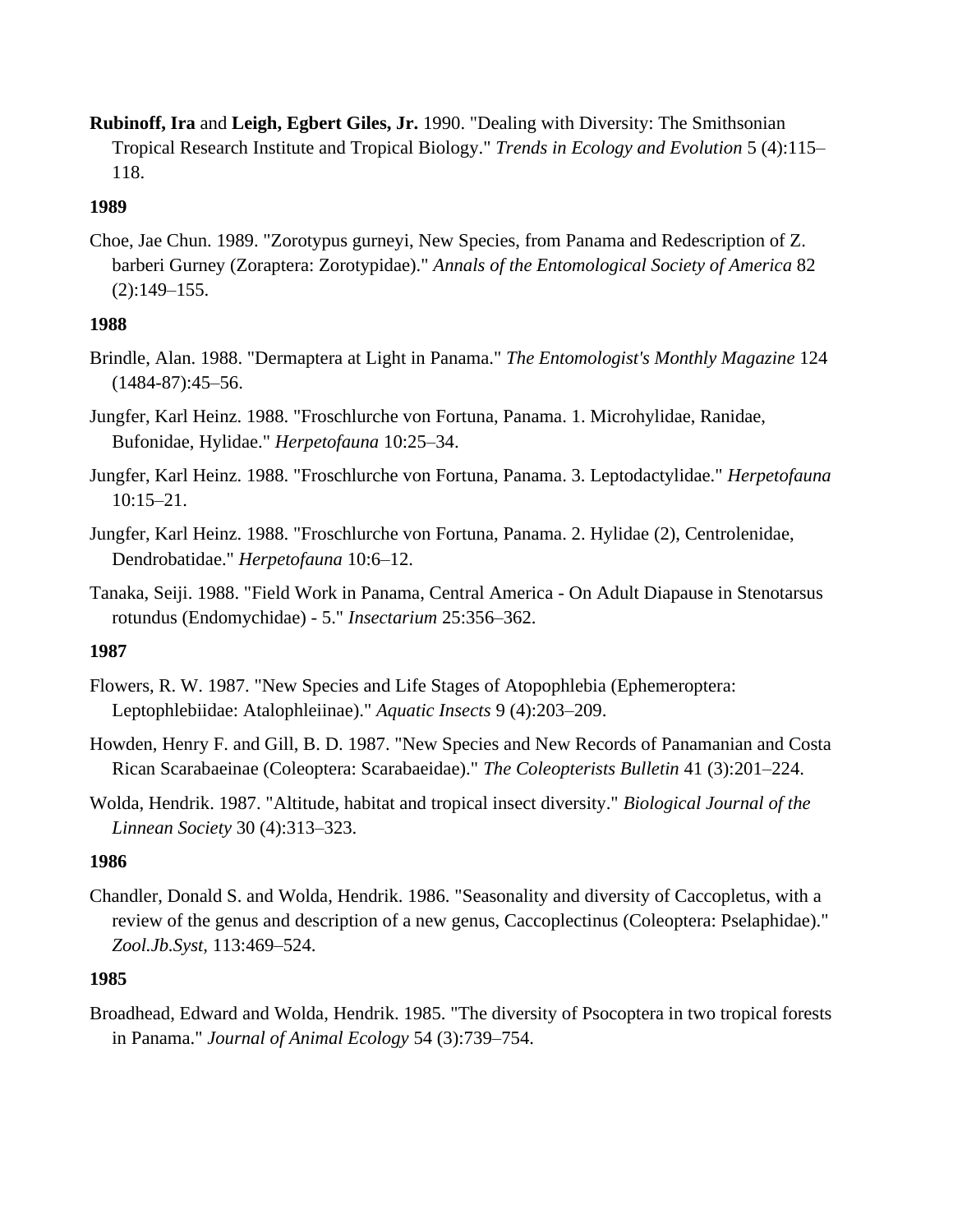- Dressler, Robert L. 1985. "The orchid flora of Panamá." in *The Botany and Natural History of Panamá: La Botánica e Historia Natural de Panamá*, edited by D'Arcy, William G. and **Correa A., Mireya D.**, 25–28. Saint Louis, Missouri: Missouri Botanical Garden.
- Wolda, Hendrik and Estribi, Miguel A. 1985. "Seasonal distribution of the Large Sloth Beetle Uroxys gorgon Arrow (Scarabaeidae; Scarabaeinae) in light traps in Panama." in *The Evolution and Ecology of Armadillos, Sloths, and Vermilinguas*, edited by Montgomery, G. Gene., 313– 318. Washington, D.C.: Smithsonian Institution Press.

- Broadhead, Edward. 1984. "Adaptations for fungal grazing in Lauzaniis flies." *Journal of Natural History* 18:639–649.
- Him F., Jose J. 1984. "Estudio de las angiospermas del Valle de Hornito y los cerros Fortuna y Pinola, ubicados en el Proyecto Hidroeléctrico Fortuna."

## **1983**

- DeLong, Dwight M., Wolda, Hendrik, and Estribi, Miguel A. 1983. "The Ponana (Homoptera, Cicadellidae) of Panama." *Proceedings of the Koninklijke Nederlandse Akademie van Wetenschappen, Series C* 86 (4):455–474.
- Dressler, Robert L. 1983. "Die Gattung Chondrorhyncha in Panama mit zwei neuen Arten: Chondrorhyncha crassa und Chrondrorhyncha eburnea." *Die Orchidee* 34:220–226.
- Petersen, J. L., Adames, Abdiel J., and **De Leon, Luis Fernando**. 1983. "Bionomics and Control of Black Flies Diptera Simuliidae at the Fortuna Hydro Electric Project Panama." *Journal of medical entomology* 20 (4):399–408.
- Wolda, Hendrik. 1983. "Diversity, diversity indices and tropical cockroaches." *Oecologia* 58 (3):290–298.
- Wolda, Hendrik, Fisk, Frank W., and Estribi, Miguel A. 1983. "Faunistics of Panamanian cockroaches (Blattaria)." *Uttar Pradesh Journal of Zoology* 3 (1):1–9.

## **1982**

- DeLong, Dwight M. and Wolda, Hendrik. 1982. "New species of Curtara, Polana and Acuera (Homoptera: Cicadellidae, Gyponinae) from Panama, Peru, Bolivia, and Venezuela." *Entomologica Scandinavica* 13:301–311.
- Dressler, Robert L. 1982. "New species of Euglossa. III. The bursigera species group (Hymenoptera: Apidae)." *Revista de Biología Tropical* 30:131–140.
- McElravy, E. P., Wolda, Hendrik, and Resh, V. H. 1982. "Seasonality and Annual Variability of Caddis-Fly Adults Trichoptera in a Nonseasonal Tropical Environment." *Archiv fuer Hydrobiologie* 94 (3):302–317.